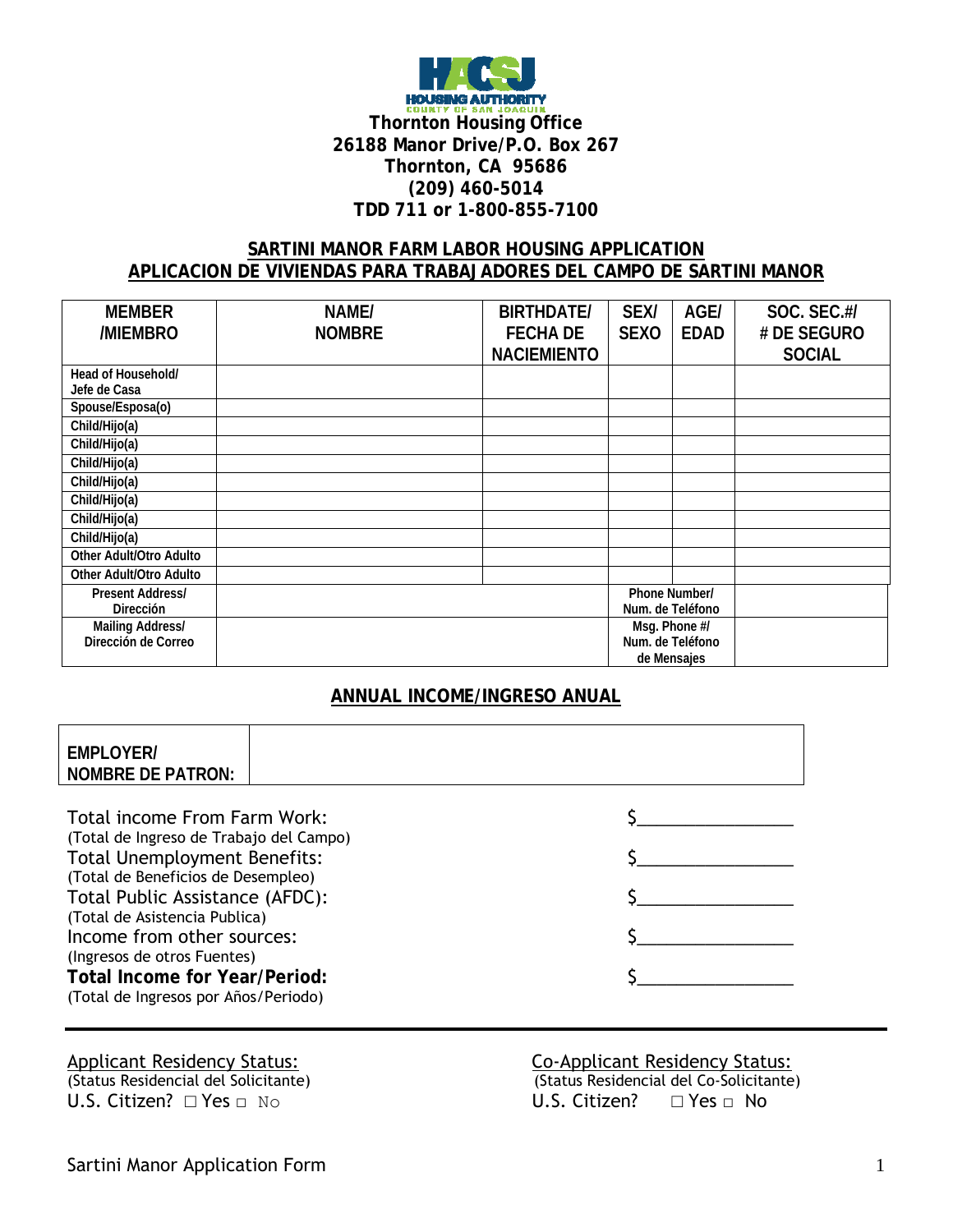# **IMPORTANT NOTICE TO APPLICANT**

The following information is requested the Housing Authority in order to assure the Federal Government, acting though it's Rural Development Administration, that federal laws prohibiting discrimination against applicants on the basis of race/origin and sex are complied with. You are not required to furnish this information, but are encouraged to do so. This information will not be used in evaluation of your application or to discriminate against you in any way. However, if you choose not to furnish this information to the Housing Authority, we are required to note the race/national origin and sex of individual applicants on the basis of visual observation and surname.

La siguiente información es solicitada por el Housing Authority para asegurarle al Gobierno Federal, en función con la Administración de Rural Development, que estamos en cumplimento de las leyes federales prohibiendo la discriminación contra solicitantes basados en raza/origen y de sexo. No es requerido que de esta información pero les animamos que lo haga. Esta información no será usada en la evaluación de su aplicación o para discriminar contra Ud. en cualquier manera. Sin embargo, si Ud. no decide llenar esta sección, nosotros tenemos la obligación de hacerlo con la base de observación visual y de su apellido.

| Marital Status/<br>Married/Casado(a)<br>Separated/Separado<br><b>Status Matrimonial:</b>                                                                                                  | Unmarried/Sin Casar<br>Theluding single, divorced & widowed/<br>Incluyendo soltera, divorciada y viuda           |
|-------------------------------------------------------------------------------------------------------------------------------------------------------------------------------------------|------------------------------------------------------------------------------------------------------------------|
| Race or Nacional Origen/<br>Black, Non Hispanic<br>Raza u Origen Nacional:<br> White, Non Hispanic  <br>Blanco, No Hispánico<br>Negro, No Hispánico<br>Alaskan Native/Nativo(a) de Alaska | Hispanic<br>American Indian<br>Indio Americano<br>Hispánico<br>Asian, Pacific Islander/Asiático, Islas Pacificas |
| Sex of Applicant/<br>Male/Hombre<br>Female/Mujer<br>Sexo de Solicitante:                                                                                                                  |                                                                                                                  |

WE CERTIFY THAT THE HOUSING WE WILL OCCUPY AT SARTINI MANOR WILL BE OUR PERMANENT RESIDENCE. WE FURTHER CERTIFY THAT WE WILL NOT MAINTAIN A SEPARATE SUBSIDIZED RENTAL UNIT IN A DIFFERENT LOCATION. WE CERTIFY THAT WE HAVE REPORED ALL INCOME, ASSETS, FAMILY CIRCUMSTANCES, AND FAMILY COMPOSITION AS REQUESTED BY THE HOUSING AUTHORITY NECESSARY TO DETERMINE OUR ELIGIBILITY TO LIVE AT SARTINI MANOR.

NOSOTROS CERTIFICAMOS QUE LA VIVIENDA QUE OCUPAREMOS EN SARTINI MANOR SERA NUESTRA RESIDENCIA PERMANENTE. TAMBIEN CERTIFICAMOS QUE NO MANTENDREMOS UNA VIVIENDA SEPARADA DE BAJOS INGRESOS EN